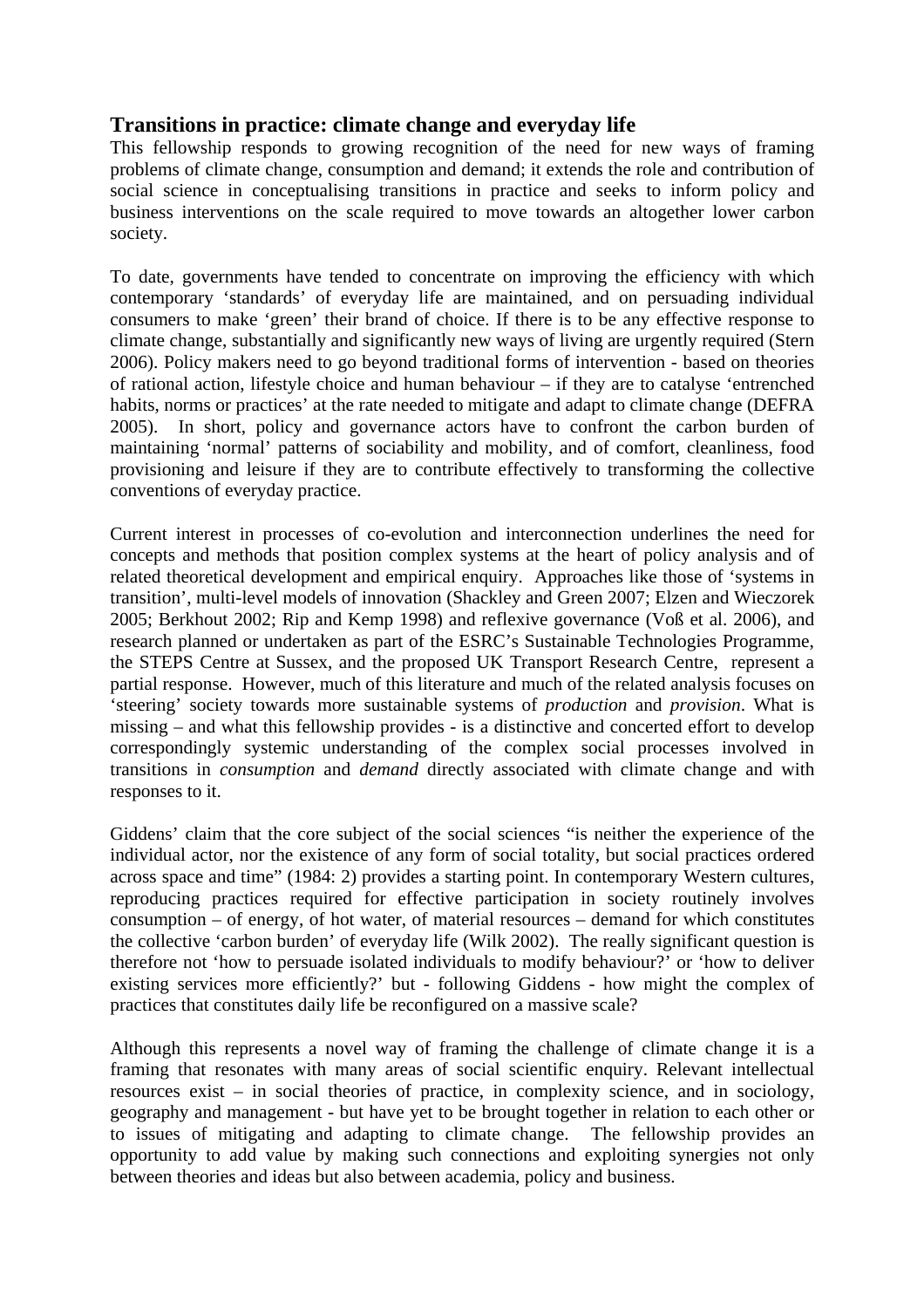It is already evident that switching attention from individual behaviour to complex systems of practice is more than a semantic twist. The analytic move of locating 'practices' (as distinct from the practitioners/people who enact and reproduce them) as the point of entry has the power to 'turn problems on their head' and to generate new ways of thinking and acting (Shove et. al. 2007, Spaargaren 2004; van Vliet et. al. 2005). As such it challenges established ways of proceeding, especially for policy and governance more widely defined. The prospect of moving away from incremental and linear policy thinking and of conceptualising interdependent changes resulting in radical breaks that tip systems of practice into significantly new configurations (Urry 2004) is certainly appealing, but exactly what is involved? A further task is to identify and learn from situations in which climate change policies have been influenced by more systemic theories of social, cultural and institutional change. Relevant examples exist in the USA (in relation to energy); in Australia (in relation to water) and in the Netherlands and Finland (in terms of energy and related forms of consumption and practice). How is interaction between social science, business and policy 'organised' in these cases, and what does it mean to develop system-sensitive forms of intervention in everyday practice? In addressing these issues the fellowship has the following **aims and objectives:**

- 1. To develop social scientific understanding of how complex systems of practice and consumption emerge, persist and disappear – and with what consequence for the spatial and temporal ordering of daily life and the potential for mitigating or adapting to climate change.
- 2. To extend the range of social theoretical input to climate change policy by generating and encouraging new forms of academic and non-academic interaction, adding value to existing research and developing a programme of cross-sectoral capacity building.
- 3. To discover how social scientific analyses of systemic transitions in practice have shaped climate change policy and governance in other countries and contexts - and what lessons can be learned for the UK.

## **The programme of work**

The three part programme of work outlined below directly addresses the aims of the Climate Change Leadership Fellowships; 'applying and developing social science theory and methods in groundbreaking ways to climate change', challenging existing assumptions of policy and practice and developing capacity within the social sciences and beyond. More substantively, it is designed as a response to theme 4, on managing the rapid transformation of complex socio-technical systems, and theme 5, on designing social and policy interventions capable of leading to significant changes in social action and practice. A conceptual focus on *transitions in practice* has enormous potential to connect and add value to existing climate-change related research including that undertaken within UKERC; by STEPS and RESOLVE (I am a member of the RESOLVE advisory committee); and as proposed for the UK Transport Research Centre (in which I am also involved).

### *Part 1. Transitions in practice: synthesis, conceptual development and agenda setting*

Recognition that most consumption, including environmentally significant consumption, takes place not for its own sake but as part of the effective accomplishment of social practice (Warde 2005) generates further questions about how valued routines and social arrangements arise, persist and fade away. These topics, which are of immediate significance for many aspects of climate change policy (for example; transport (Lyons and Urry 2006; UKTRC proposal); water (Medd and Shove 2007; Sofoulis 2005, 2006), and energy (Chappells and Shove 2005; Shove 2003)) are also central to theoretical debates about how social systems are reproduced. Since practices require constant reproduction by those who do them, innovations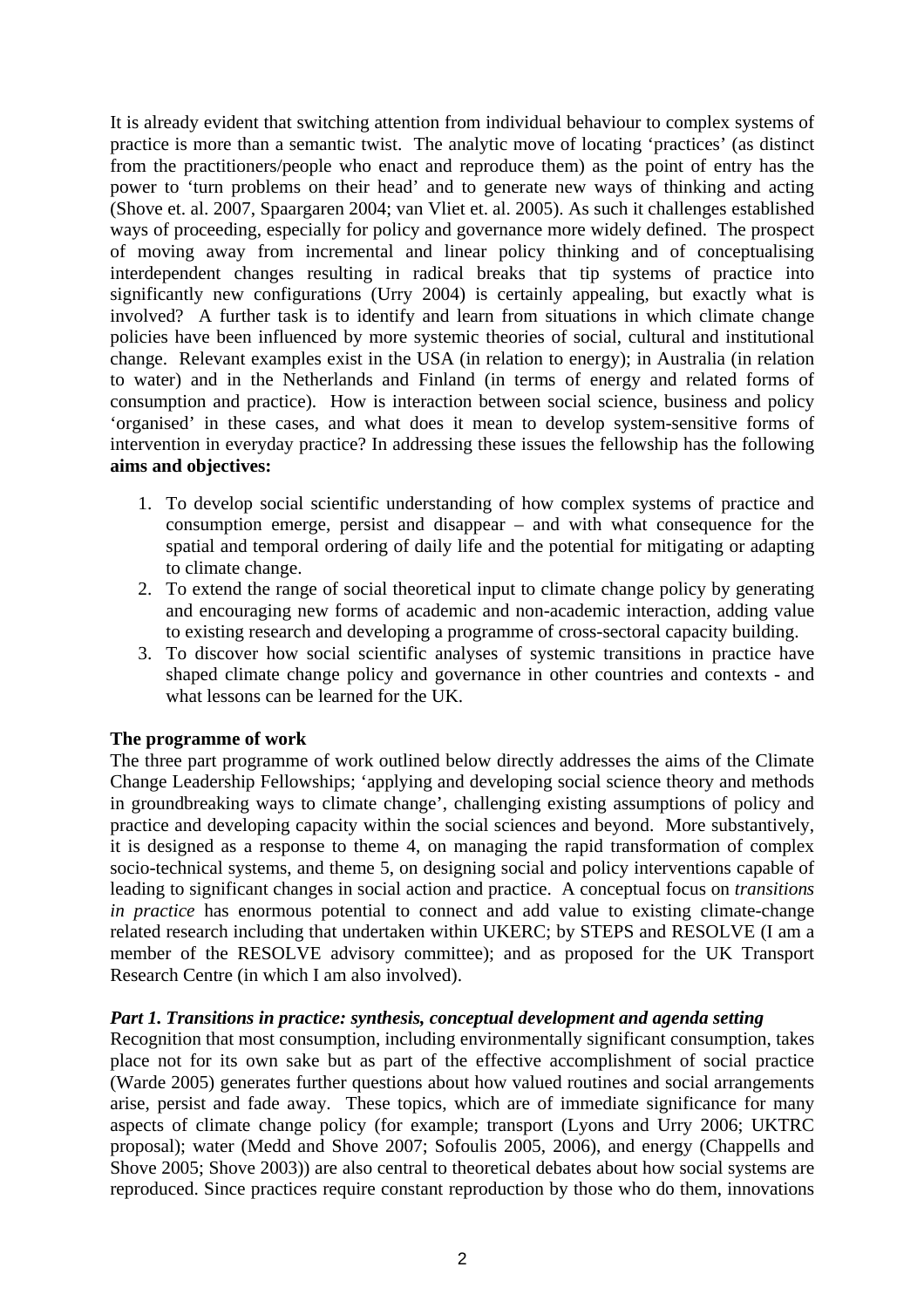in practice are appropriately conceptualised as a grounded, distributed and often endogenous processes characterised by myriad localised moments of enactment; by positive and negative feedback loops and by various forms of path dependence (Reckwitz 2002; Schatzki 2002). Identifying and analysing these features is essential for understanding how significant transitions in practice and hence in the carbon burden of everyday life might come about.

As indicated above, practice theoretic approaches have proved productive in refusing to prioritise the actions of individuals, on the grounds that such actions are the outcome of shared conventions, competences, images and material resources *or* the effects of social systems – on the basis that such systems are reproduced in and through practice (Giddens 1984; Schatzki 1996, 2001, 2002; Reckwitz 2002, Brown and Duguid 1994). Much of this literature has tended to focus on stabilisation, routine and situated practice (Suchman 1987; Hutchins 1995; Orlikowski 2000). If theories of practice are to be useful for climate change and policy, further work is required to build on the insight that everyday practices are inherently unstable (Warde 2005: 141), that they intersect and that they are sustained, transformed and eroded through multiple circuits of reproduction.

A first step is to better understand the emergent qualities of social practice, the formation of practice complexes, collective temporal rhythms and the processes involved in the circulation of variously resource intensive patterns of everyday life. In taking this agenda forward I plan to develop connections between complex systems thinking (Byrne 1998; Cilliers 1998; Urry 2003, 2005) and social theories of practice. Linking theories of practice to multi-level analyses of sociotechnical systems in transition (Geels 2002; 2004; Geels and Raven 2006; Rotmans et. al. 2001) is a second conceptually generative move (Shove and Walker 2007). Instead of treating technology and practice as separate domains, the common task is to articulate the details – including the rate and pace - of their co-evolution. Third, and since transitions in practice involve the (re)patterning of things and people in space as well as time, understanding distributional processes is especially important for efforts to govern, manage and intervene in complex systems of practice, and for perceptions of legitimacy, fairness and social inclusion/exclusion (Dietz et al 2003, Keil et al 1998, Swyngedouw 2004; 2006).

I intend to develop the theoretical framework sketched above with reference to a relevant body of existing research, analysis of which will allow me to investigate key processes and potential sites of intervention including:

- types of *junction*, defined as places or moments where multiple practices come together (Schwartz Cowan 1987) and which constitute potential sites of coevolutionary change and possible tipping points (De Wit et al. 2002) – for example, kitchens and bathrooms.
- mechanisms of *circulation,* including global media and business interests, that propel flows of people, ideas, materials and knowledge (i.e. the elements of practice), all of which are critical for sustainable systems of consumption and production.
- circuits of negative and positive *feedbac*k through which micro-, meso- and macroprocesses constitute each other – for example, relations between social networks and changing patterns of everyday mobility.
- forms of *path-dependence* and *resilience* in socio-technical systems and the fragility or flexibility of associated complexes of practice (Van Vliet 2004) – for example, how household infrastructures order routines.
- patterns of *diversity* and *distribution* (including issues of access, justice and equity) that characterize sites of system reproduction (O'Sullivan et al 2006).
- actors and institutions that exert *influence* on the forms and dynamics of junctions, circulations and circuits of feedback and hence on the characteristics of emerging –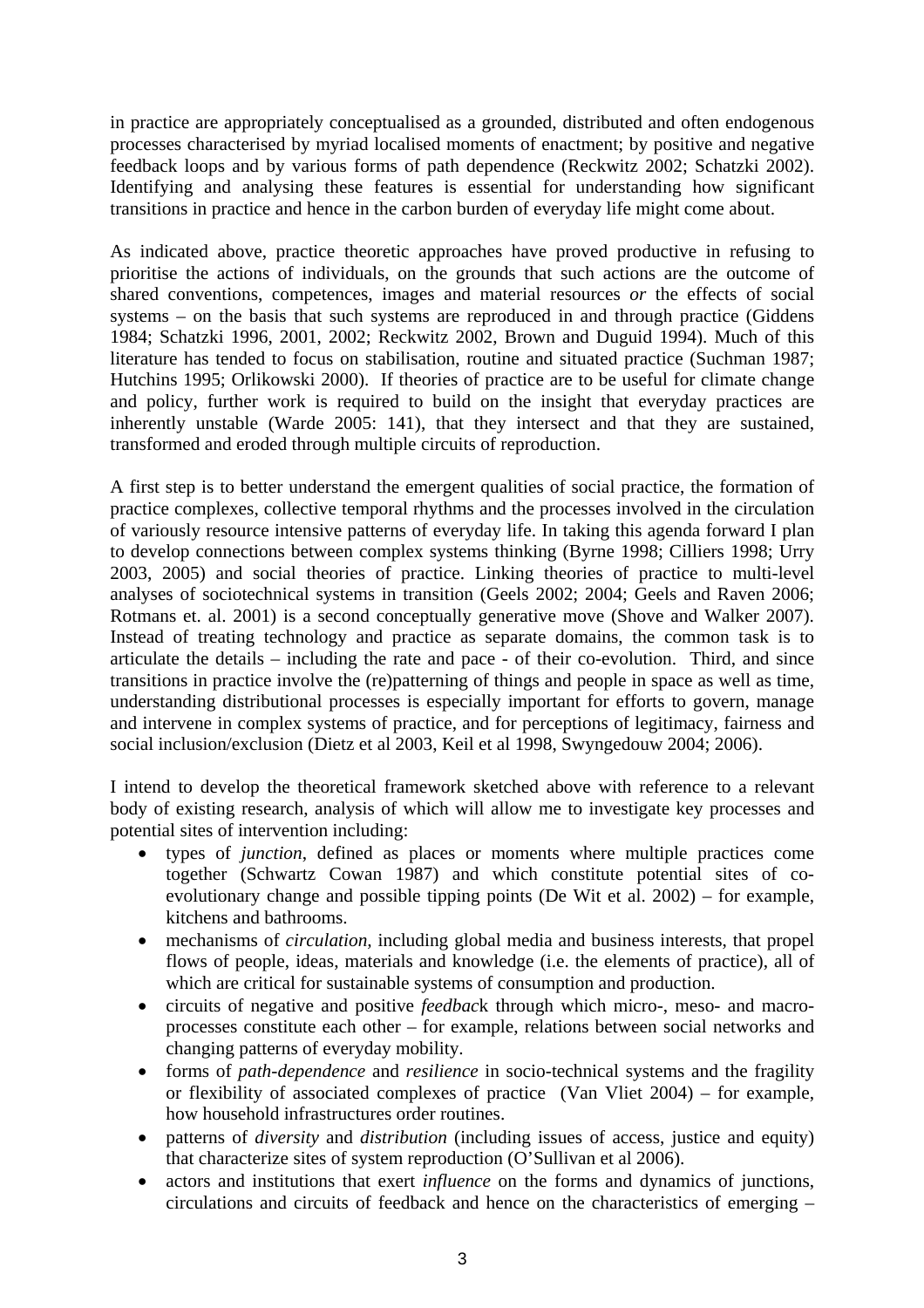variously resource intensive - systems and configurations of practice and everyday life.

Rather than proposing new empirical projects, my aim is to work through these conceptual possibilities with reference to research I have already undertaken as part of the Environment and Human Behaviour programme (Future Comforts); within the Sustainable Technologies Programme (Sustainable Domestic Technologies) and in relation to various consultancy roles (on congestion charging with Transport for London; on 'traces of water' with UKWIR; on mobility and social exclusion with the DfT). Together, these materials include more than a hundred transcribed interviews dealing in different ways with changing habits and infrastructures of daily life.

The two associated PhD students will work on related but independent empirical projects, each going deeper into key aspects of the overall agenda. One will focus on the temporal qualities of a lower carbon society: what forms of synchronisation, convenience and coordination characterise contemporary ways of life, and what other rhythms might be required? The second studentship - which investigates seasonal variations in everyday routines -concentrates on the variety and flexibility of existing climate-related practices, for instance, relating to clothing; heating, cooling and watering.

An intensive three day international and interdisciplinary s*ymposium on climate change and transitions in practice* will help refine and develop a robust framework for analysing and intervening in complex systems of practice. The symposium will consist of formal presentations, - for example from Schatzki (philosophy); Duguid (sociology); Suchman (anthropology); Geels (innovation studies/history); Spaargaren (environmental sociology); Voß (political science); Warde (sociology of consumption); Kemp (innovation studies); Steward (innovation/technology studies); Sofoulis (cultural studies), Hendricks (political science) - and focused, problem oriented debate. This event – held in the second year of the fellowship – is designed to extend the theoretical range of climate change related social science; to set new agendas for interdisciplinary research and policy interaction, and to result in publication of an edited collection of papers. Invited participants (20 in all) will include representatives from relevant ESRC funded projects and centres and selected experts from different traditions and perspectives.

### *Part 2. Experience of using systemic theories of consumption, demand and practice*

Despite the general appeal of systems thinking and of concepts like transition management and reflexive forms of governance (see, for instance the German funded programme on 'Systems Innovation for Sustainable Development, and current work in the Dutch Research Institute for Transitions), the potential to put such approaches into effect is far from clear. Climate change policy makers, themselves locked into dominant paradigms and frames of action, may be willing but unable to make use of such ideas. Understanding the conditions and contexts in which complex systemic approaches to consumption, demand and practice might make a difference is an important part of this project, and indeed of any effort to promote effective interaction between local, national and international policy framed in terms of attitude, behaviour and choice, and forms of social science that revolve around alternative theories of social change.

I plan to conduct a limited number of interview-based case studies of situations in which ideas of transition and/or of practice (broadly defined) have been taken up in different ways and to different degrees by policy makers responding to the challenges of climate change, again broadly defined. Candidates include work on 'everyday water' in Australia (Sofoulis-Sydney Water); on domestic conventions, infrastructures and energy services (Lutzenhiser- in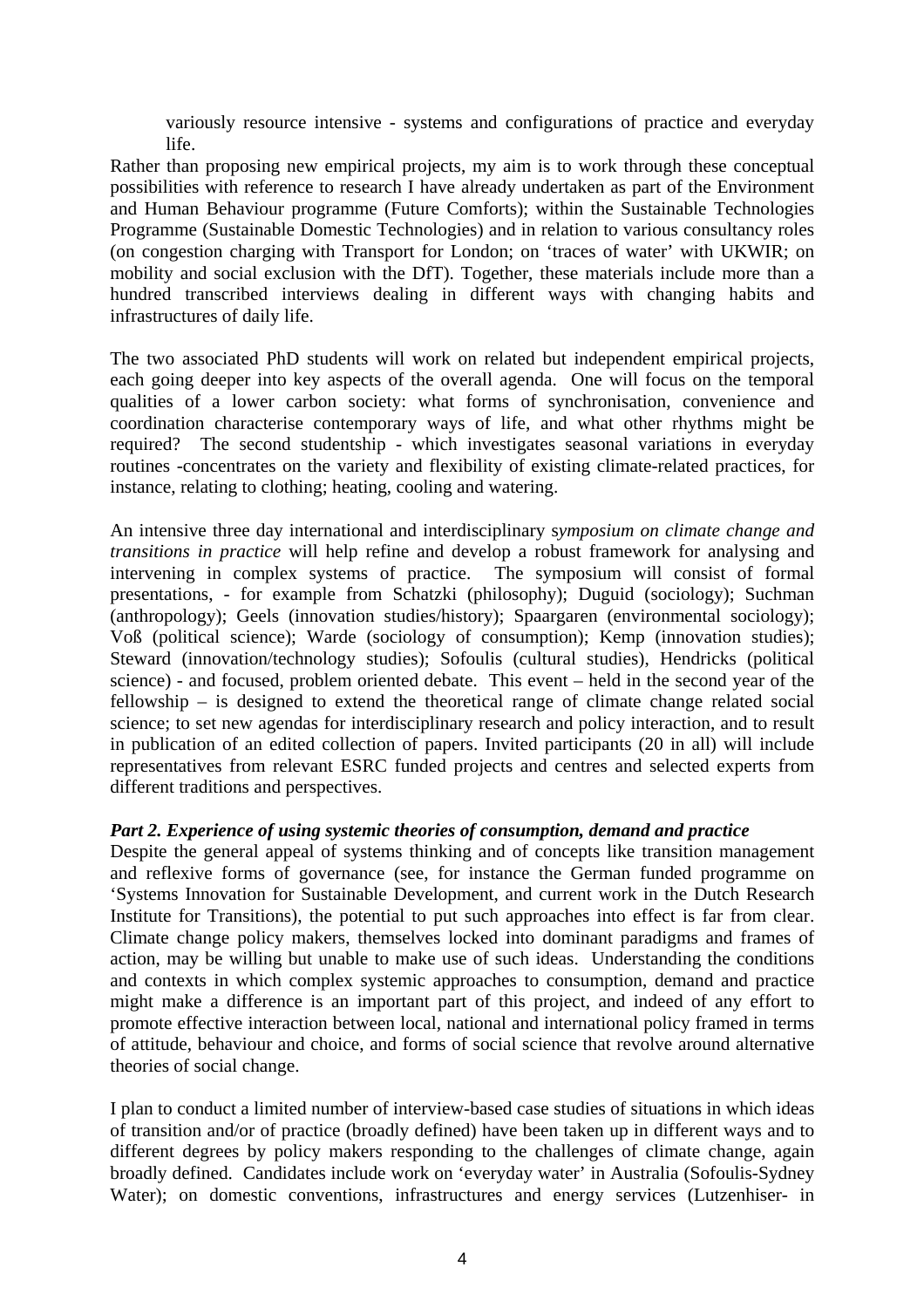response to CO2 emissions targets of 75% and 80% below 1990 levels set in Oregon and California); on time use, consumption and climate change (Jalas, Pantzar and Heiskanen – Finland); and on transition management and practice theory (Geels, Kemp, Spaargaren – the Netherlands). Interviews with relevant academics and policy makers will focus on the history of academic-non-academic interaction and the kinds of challenges faced in translating social and cultural theory into initiatives designed to reconfigure specific systems of practice, the characteristics of which differ in terms of irreversibility and scale. The aim is to show how better understanding of complex social and infrastructural systems might be operationalised and fed into contemporary policy making and business on the scale and at the pace required. This will be the topic of one or more policy briefings.

#### *Part 3. Interaction, engagement and cross-sectoral capacity building*

Twelve weeks of the fellowship will be devoted to a concerted programme of academic and non-academic interaction and engagement designed to 'build' future capacities to develop policy relevant theories of social change, complexity, transition and practice. My plan is to establish a "social change-climate change" working party consisting of PhD students from disciplines across the social sciences in the UK and Europe *and* early career non-academics based in relevant government departments, local authorities, regulatory agencies, NGOs or commercial organisations. Members of the working party  $-15$  in all – will meet four times (each meeting being of two days) over two years. These meetings – focused on themes of behaviour and practice; on the relation between resources and services; on complexity and transitions in everyday life and on mechanisms and processes of change - will include presentations and critiques from participants and invited speakers; self-organising reading groups, web-based interaction and practical exercises. Between meetings there will be a programme of exchanges, mini-secondments and research collaboration involving sub-sets of participants, the findings of which will be fed back to the working party as a whole. At the end of the programme, participants will present the results of their collaborative work in the form of an interactive conference-exhibition in London (modelled on the Cultures of Consumption programme final event) designed for non-academic participants. Opportunity to join the working party will be widely publicised, potential participants will make a short but formal application and applicants will be selected according to agreed criteria, including commitment to continued participation.

The "social change-climate change" working party represents a methodological experiment in networking, interaction and capacity building. If successful, it will produce a cohort of academics and non-academics experienced – at an early stage in their career - in collaborating across disciplinary and professional boundaries. Repeat meetings and web based events are likely to result in enduring connections between people and ideas. The working party will make links with other related groups of PhD students (for example, the CONTRAST programme in the Netherlands). The two associated PhD students will be centrally involved in designing working party events and in contributing to them.

*Dissemination and communication strategy:* planned output from the fellowship includes one single authored book, provisionally entitled 'Transitions in Practice: Climate change and everyday life', one edited collection, up to three journal articles; one three day workshop; four two-day working party workshops, one final conference-exhibition, policy briefings, a web site, and participation in national and international conferences. Outputs and other materials relating to the fellowship, the workshops and the "social change-climate change" working party will be made available on a dedicated web site. The "social change-climate change" working party is itself an instrument of influence. Its members will be encouraged to disseminate research insights, develop related debate and, where possible, experiment with